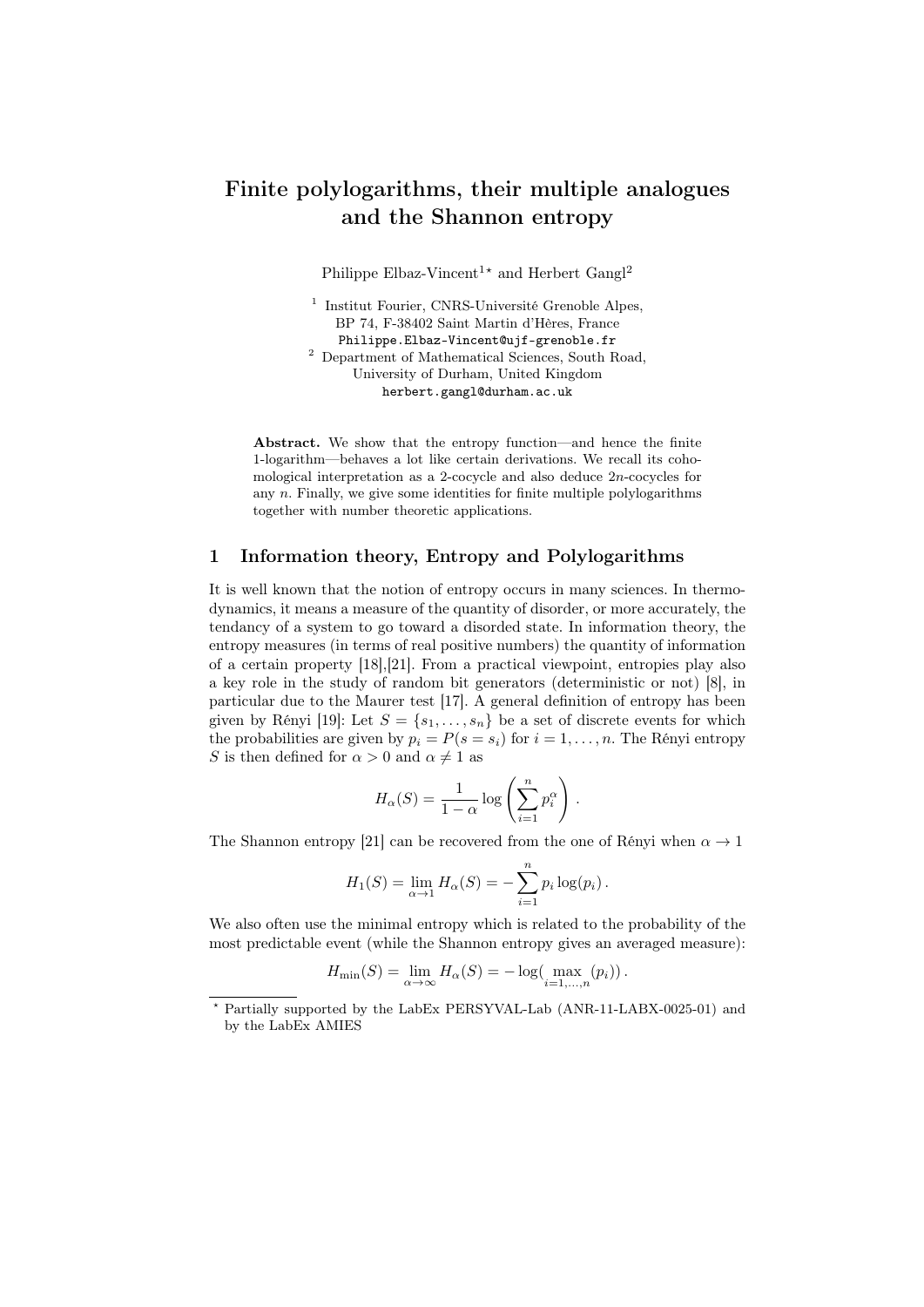Those different entropies are related by the following inequalities

$$
H_{\min}(S) \leq \ldots \leq H_2(S) \leq H_1(S) \leq \log(\text{card}(S)) = \lim_{\alpha \to 0} H_{\alpha}(S).
$$

The Shannon entropy can be characterised in the framework of information theory, assuming that the propagation of information follows a Markovian model [18],[21]. If *H* is the Shannon entropy, it fulfills the equation, often called the *Fundamental Equation of Information Theory* (FEITH),

$$
H(x) + (1 - x)H\left(\frac{y}{1 - x}\right) - H(y) - (1 - y)H\left(\frac{x}{1 - y}\right) = 0.
$$
 (FEITH)

In  $[2]$ (section 5.4, pp.66-69), it is shown that if *q* is a real function locally integrable on [0, 1] and if, moreover, *q* fulfills FEITH, then there exists  $c \in \mathbb{R}$ such that  $q = cH$  (we can also restrict the hypothesis to Lebesgue measurable). There are several papers (e.g.,  $[1],[7]$ ) on the equation FEITH and the understanding of its structural properties, with the motivation to weaken either the probabilistic hypothesis or the analytical ones. The following generalisation of the equation FEITH has also been considered [15], for  $\beta$  positive and *x* and *y* in some admissible range,

$$
H(x) + (1 - x)^{\beta} H\left(\frac{y}{1 - x}\right) - H(y) - (1 - y)^{\beta} H\left(\frac{x}{1 - y}\right) = 0.
$$
 (1)

It turns out that FEITH can be derived, in a precise formal sense [9], from the 5-term equation of the classical (or *p*-adic) dilogarithm. Cathelineau [5] found that an appropriate derivative of the Bloch–Wigner dilogarithm coincides with the classical entropy function, and that the five term relation satisfied by the former implies the four term relation of the latter. Kontsevich [14] discovered that the truncated finite logarithm over a finite field  $\mathbb{F}_p$ , with p prime, defined by

$$
\mathcal{L}_1(x) = \sum_{k=1}^{p-1} \frac{x^k}{k},
$$

satisfies FEITH (or its generalisation for  $\beta = 1$  or *p*). In [9], we showed how one can expand this relationship for "higher analogues" in order to produce and prove similar functional identities for finite polylogarithms from those for classical polylogarithms. It was also shown that functional equations for finite polylogarithms often hold even as polynomials identities over finite fields. In particular, we have shown that the polynomial version of  $\mathcal{L}_1$  fulfills (1) with  $\beta = p$ . Another approach, due to Bloch and Esnault [3], gives a more geometric version in terms of algebraic cycles, and further structural properties have been investigated by Cathelineau [6].

In this paper, we propose to show some new formal characterisations of the entropy from an algebraic viewpoint, using formal derivations and a relation to cohomology (section 2), and we give complementary relations involving multiple analogues of the finite polylogarithms with a few applications to number theory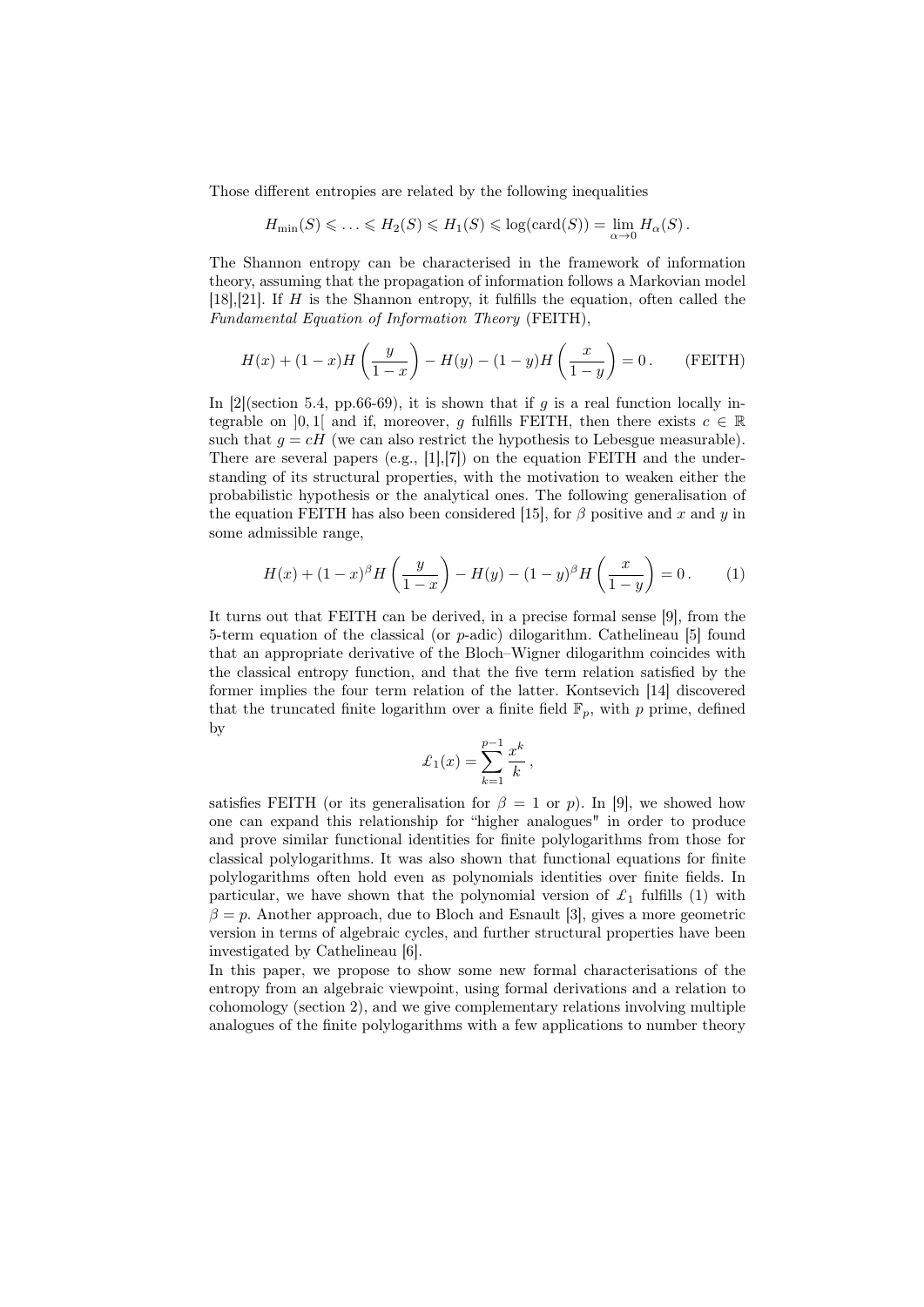(section 3). The details for this last work will appear in [10]. In the remainder of the paper, rings are assumed to be commutative.

Acknowledgements: We would like to express our sincere gratitude to the reviewers for their valuable comments who have helped improve this paper.

## 2 Algebraic interpretation of the entropy function

#### 2.1 Formal entropy as formal derivations

Definition 1. *Let R be a (commutative) ring and let D be a map from R to R. We will say that D is a* unitary derivation *over R if the following axioms hold:*

- *1.* "Leibniz's rule": For all  $x, y \in R$ , we have  $D(xy) = xD(y) + yD(x)$ .
- 2. "Additivity on partitions of the unity": For all  $x \in R$ , we have  $D(x) + D(1$  $x) = 0.$

We will denote by  $Der^{u}(R)$  the set of unitary derivations over  $R$ *.* 

Applying analogous arguments as for derivations (see for instance [16], chap. 9), we have

Proposition 1. *The set of unitary derivations over R, Der<sup>u</sup>* (*R*)*, is an Rmodule, which has*  $Der_{\mathbb{Z}}(R)$  *as a submodule. If D and D' are two unitary derivations, then the composition*  $D \circ D'$  *and the Lie bracket*  $[D, D'] = D \circ D' - D' \circ D$ *are unitary derivations.*

*Let D be a unitary derivation over R.*

- *1.* For all  $x \in R$  and all  $n \in \mathbb{N}$  we have  $D(x^n) = nx^{n-1}D(x)$ . Furthermore if  $x \in R^\times$  *the rule is also true for*  $n \in \mathbb{Z}$ *.*
- *2. For all*  $n \in \mathbb{N}$ ,  $D((n+1)1_R) = \frac{n(n+1)}{2}D(-1)$ , and  $2D(-1) = 0$ .
- *3. If*  $R$  *has no 2-torsion or if*  $2(-1) = 0$  *in*  $R$ *, then for all*  $x \in R$  *and all*  $n \in \mathbb{Z}$ *, we have*  $D(nx) = nD(x)$ .
- *4. Suppose that R has no 2-torsion, or that* 2(*−*1) = 0 *in R, and let m ∈* Z *with*  $m \in R^{\times}$ , then  $D(\frac{1}{m}) = 0$ . If moreover  $\mathbb{Q} \subset R$ , then  $D(\mathbb{Q}) = 0$ .

*Proof.* 1. Works as the classical proof for derivations.

- 2. First, using the standard fact that  $0 = 0 \cdot 0$ , we deduce that  $D(0) = 0$ , and then  $D(1) = 0$ . Then we can see that  $2D(-1) = 0$  and that  $D(n+1) - D(n) =$ *nD*(−1). Thus an induction argument proves the formula.
- 3. If *R* has no 2-torsion, or if  $2(-1) = 0$  in *R*, then  $D(-1) = 0$ , and using the previous result with the fact that  $D(-n) = -D(1+n)$ , we deduce  $D(n) = 0$ for all  $n \in \mathbb{Z}$ . Then the desired formula follows.
- 4. Direct consequence of the previous rules.

$$
\qquad \qquad \Box
$$

*Remark 1.* We can get nicer statements by working in  $Der^{u}(R)/\langle D(-1)\rangle$ , where  $\langle D(-1) \rangle$  denotes the submodule of  $Der^{u}(R)$  spans by  $D(-1)$ .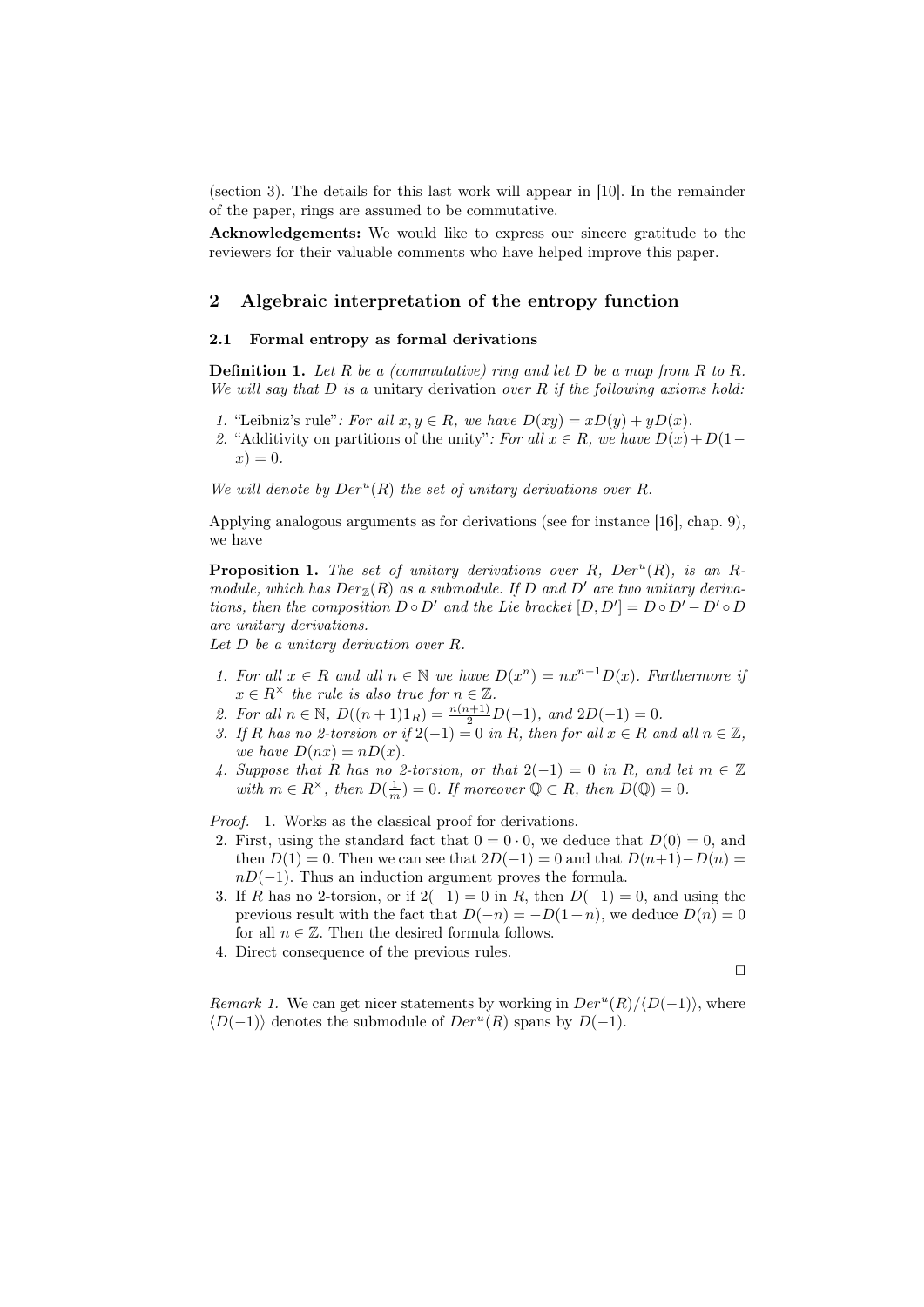**Corollary 1.** *Suppose that*  $nR = 0$ *, for a given*  $n \in \mathbb{N} - \{0\}$ *. Then if D is a unitary derivation over R and if*  $\lambda_n$  :  $R \longrightarrow R$  *is defined by*  $\lambda_n(x) = x^n$ *, we then have*  $D \circ \lambda_n = 0$ *. In particular if*  $p$  *is a prime number,*  $\nu \in \mathbb{N} - \{0\}$  *and*  $q = p^{\nu}$ *, then*  $D(\mathbb{F}_q) = 0$ *.* 

Recall the following definition from [13].

Definition 2. *Let R be a commutative ring and k be a natural number. We say that R is k-fold stable if for any family of k unimodular vectors*  $(a_i, b_i)_{1 \leq i \leq k} \in R^2$ (*i.e.*  $a_i R + b_i R = R$ ), there exists  $t \in R$ , such that  $a_i + t b_i \in R^{\times}$  for all *i*.

Proposition 2. "Unitary Derivations are almost Derivations" *Let R be a 2-fold stable ring, and suppose that R is of characteristic 2 (i.e.*  $2R = 0$ ) or that *R* has no 2-torsion. Then  $Der_{\mathbb{Z}}(R) = Der^{u}(R)$ .

*Proof.* According to Proposition 1, we have to show that any unitary derivation is additive. Let  $D \in Der^u(R)$  and let  $x, y \in R$ . Suppose first that  $x$  is invertible. Then  $x+y = x(1+\frac{y}{x})$ , and by Leibniz's rule, we have  $D(x+y) = xD(1+\frac{y}{x}) + (1+\frac{z}{x})$  $\frac{y}{x}$ )*D*(*x*)*.* Using the additivity on partitions of the unity,  $D(1+\frac{y}{x}) = -D(-\frac{y}{x})$  and also  $D(-\frac{y}{x}) = -D(\frac{y}{x})$ . Hence we deduce  $D(x+y) = D(x) + D(y)$ . Now suppose that  $x$  is not invertible. Then applying the 2-fold stability to the unimodular vectors  $(0,1)$ ,  $(x,1)$ , we deduce the existence of  $t \in R^{\times}$  such that  $x + t$  is invertible. Setting  $x' = x + t$  and  $y' = y - t$ , we have  $D(x + y) = D(x' + y')$ . Then we can apply the previous arguments to  $x'$ ,  $y'$ , and deduce that  $D(x+y)$  $D(x+t)+D(y-t)$ . Now we again apply the same arguments to *x*, *t*, and *y*, *−t*. Using the rules of Proposition 1, we conclude that  $D(x+y) = D(x) + D(y)$ , and the claim follows. *⊓⊔*

*Example 1.* As any semilocal ring R such that any of its residue fields has at least 3 elements is 2-fold stable [13], we then deduce that  $Der_{\mathbb{Z}}(R) = Der^u(R)$ .

## 2.2 Unitary Derivations and Symmetric Information Function of degree 1

For more details on this section related to information theory see [15].

**Definition 3.** Let R be a commutative ring. We will say that a map  $f: R \to R$ *is an abstract symmetric information function of degree 1 if the two following conditions hold: For all*  $x, y \in R$  *such that*  $x, y, 1 - x, 1 - y \in R^\times$ , the functional *equation FEITH holds and for all*  $x \in R$ *, we have*  $f(x) = f(1-x)$ *.* 

Denote by  $\mathfrak{IF}_1(R)$  the set of abstract symmetric information functions of degree 1 over *R*. Then  $\mathfrak{IF}_1(R)$  is an *R*-module. Let  $Leib(R)$  be the set of Leibniz functions over *R* (i.e. which fulfill the "Leibniz rule"), then it is also an *R*-module (in fact the composition and the Lie bracket still hold in  $Leib(R)$ ). The proof of the following proposition is a straightforward computation.

**Proposition 3.** We have a morphism of *R*-modules  $H : Leib(R) \rightarrow \mathfrak{IF}_1(R)$ , *defined by*  $H(\varphi) = \varphi + \varphi \circ \tau$ *, with*  $\tau(x) = 1 - x$ *. Furthermore*  $Ker(H) = Der^{u}(R)$ *.* 

*Remark 2.* The morphism *H* is not necessarily onto. If  $R = \mathbb{F}_q$ , a finite field, then  $Leib(\mathbb{F}_q) = 0$ , but  $\mathfrak{IF}_1(\mathbb{F}_q) \neq 0$ .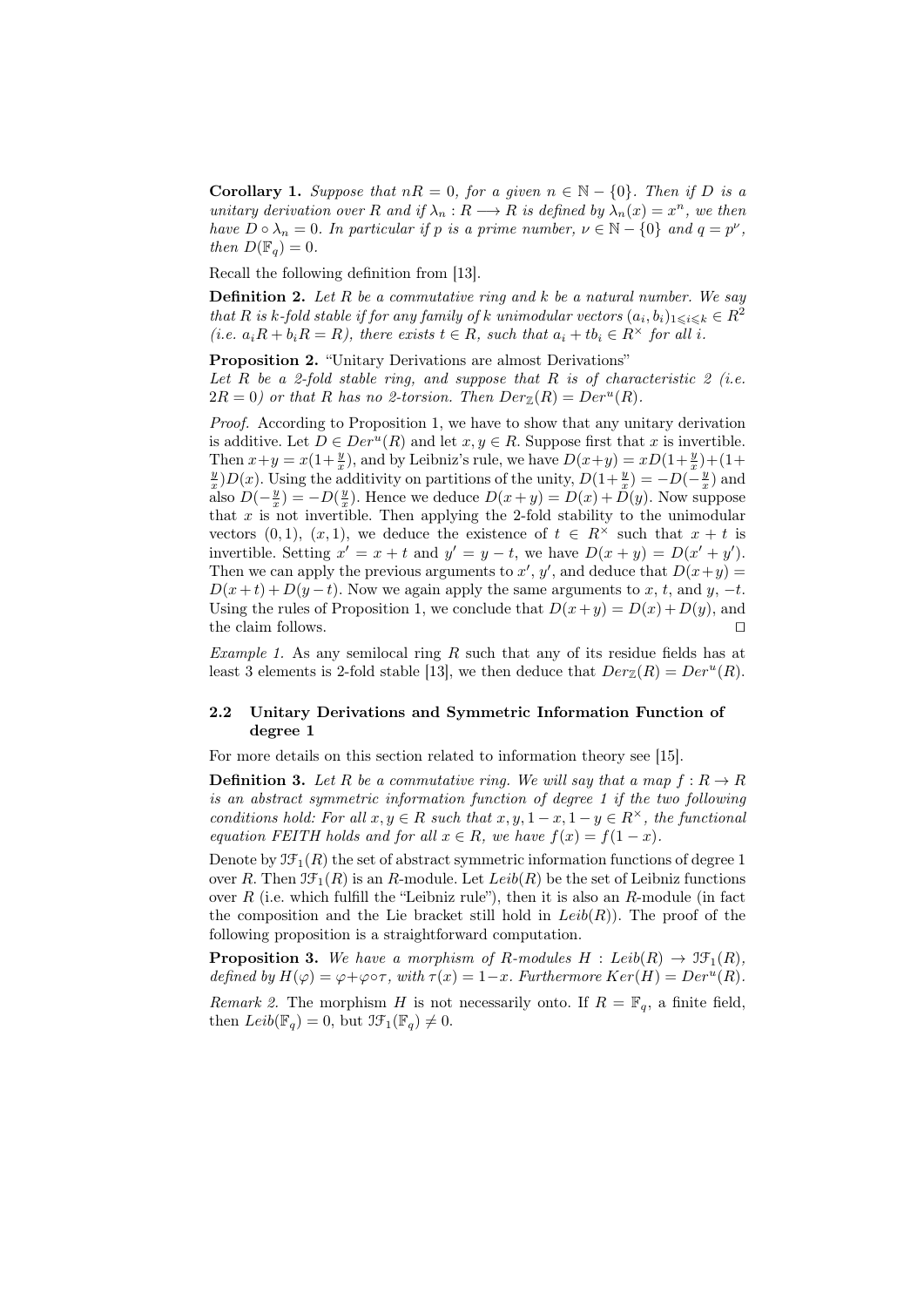#### 2.3 Cohomological interpretation of formal entropy functions

The following results are classical in origin (see [4], pp.58–59, and also the references cited there, and also [14]). We try in this section to render the proofs (for the finite case) more transparent, and also emphasize the derivation aspect of the previous sections.

**Theorem 1.** Let F be a finite prime field and  $H : F \to F$  a function which ful*fills the following conditions:*  $H(x) = H(1-x)$ *, the functional equation (FEITH) holds for H* and  $H(0) = 0$ *. Then the function*  $\varphi : F \times F \to F$  *defined by*  $\varphi(x,y) = (x+y)H(\frac{x}{x+y})$  *if*  $x+y \neq 0$  and 0 otherwise, is a non-trivial 2-cocycle.

*Proof.* The fact that  $\varphi$  is a 2-cocycle is a straightforward consequence of the properties on *H*. In order to see this, we use the inversion relation, which in turn one can deduce from (FEITH), and the relation  $H(x) = H(1-x)$ . By setting  $Y = \frac{x}{x+y+z}$  and  $X = \frac{y}{x+y+z}$  (assuming some suitable admissibility conditions on *x*, *y* and *z*), and modulo some modifications using the other relations, the 2-cocycle condition is deduced from (FEITH). For the non-triviality, notice that  $\varphi$  is homogeneous and recall that as  $F$  is a field we can endow the cochains with a structure of *F*-vector space. Suppose that  $\varphi$  is a 2-coboundary. Then, there exists a map  $Q: F \to F$ , such that  $\varphi(x, y) = Q(x+y) - Q(x) - Q(y)$ . Notice that  $Q(0) = 0$ . As  $\varphi$  is homogeneous, we have  $\varphi(\lambda x, \lambda y) = \lambda Q(x+y) - \lambda Q(x) - \lambda Q(y)$ . Thus the function  $\psi_{\lambda}(x) = Q(\lambda x) - \lambda Q(x)$  is an additive morphism  $F \to F$ , hence entirely determined by  $\psi_{\lambda}(1)$ . The map  $\psi_{\lambda}(1)$  fulfills the Leibniz chain rule on *F*<sup> $\times$ </sup>. Indeed, assuming *F* = Z/*p*Z, if  $\lambda$ ,  $\mu$  are arbitrary elements of *F*, as  $\mu \psi_{\lambda}(1)$  =  $\psi_{\lambda}(\mu)$ , by a straightforward computation we deduce  $\psi_{\lambda\mu}(1) = \psi_{\lambda}(\mu) + \lambda \psi_{\mu}(1)$ . Thus we formally have  $\psi_{\lambda^m}(1) = m\lambda^{m-1}\psi_{\lambda}(1)$ . But  $F^{\times}$  is generated by a primitive root, say  $\omega$ . Let  $p = card(F)$ . Then  $\omega^{p-1} = 1$ . Moreover  $0 = \psi_1(1) =$  $(p-1)\omega^{p-2}\psi_{\omega}(1)$ . Hence  $\psi_{\omega}(1) = 0$  and then  $Q(\lambda x) = \lambda Q(x)$  for all  $\lambda, x \in F$ . This implies that *Q* is an additive map and thus  $\varphi = 0$ , which contradicts the fact that it is a non-zero 2-cochain. *⊓⊔*

*Remark 3.* We should notice that  $H(\lambda) = \varphi(\lambda, 1-\lambda) = \psi_{\lambda}(1) + \psi_{(1-\lambda)}(1)$ , which is very similar to the results of Maksa [15].

**Corollary 2.** *The map*  $F \to H^2(F, F)$ *, given by*  $\lambda \mapsto \lambda \varphi$ *, is an isomorphism and, up to a constant, £*<sup>1</sup> *is unique.*

Using the (cup) product structure on the cohomology ring  $H^*(F, F)$  (cf. [11], chap. 3), we can check the following property:

Corollary 3. *Let n be a positive integer. The map*

$$
\varphi(x_1,...,x_{2n}) = \prod_{i=1, i \text{ even}}^{2n-1} \varphi(x_i, x_{i+1})
$$

*induces a non-trivial cocycle in*  $H^{2n}(F, F)$ *, which corresponds to the cup products induced by*  $\varphi$ *. This cocycle corresponds to the product of n functions*  $H$ *, and is unique up to a constant.*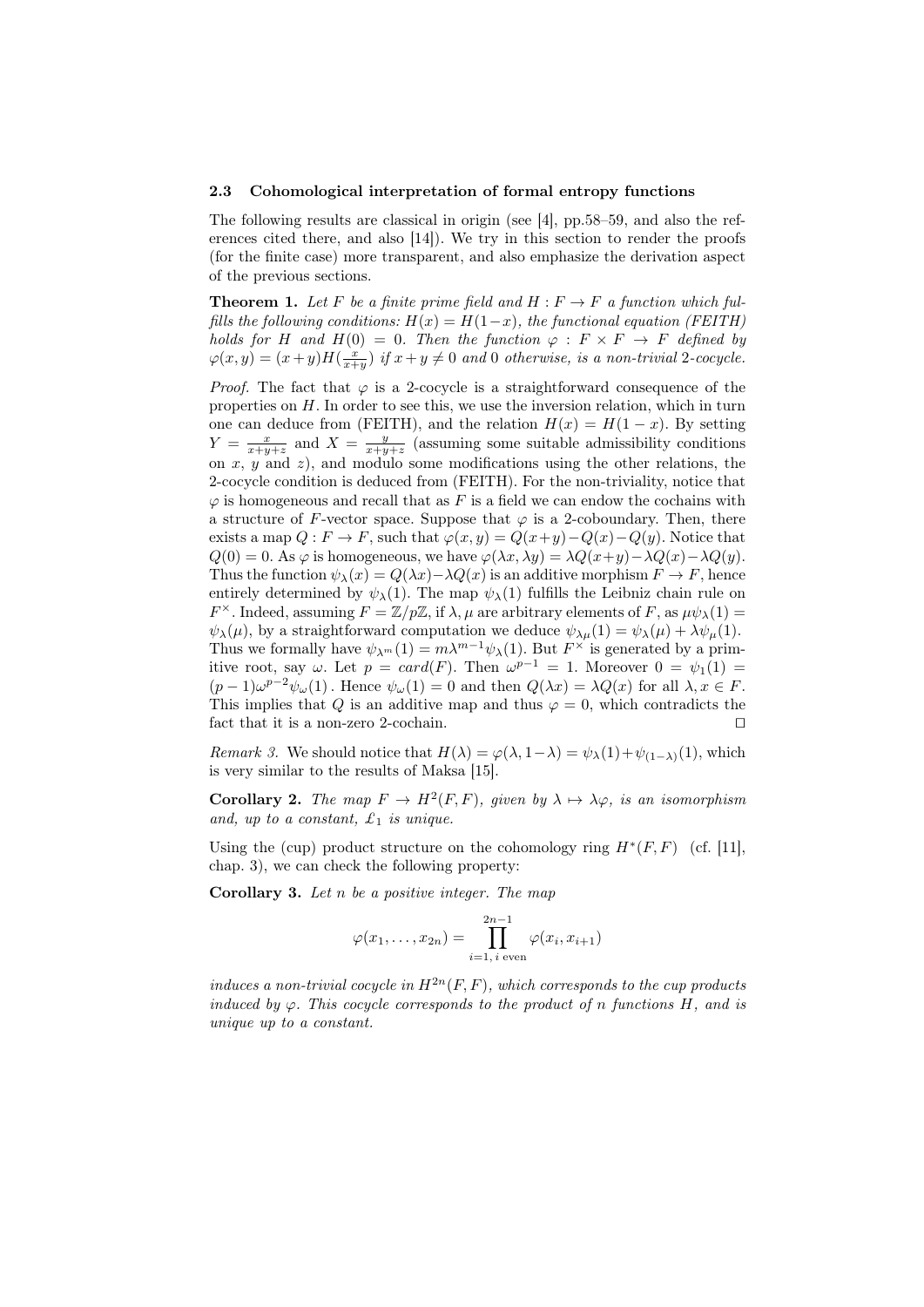## 3 Finite multiple polylogarithms

While *classical* polylogarithms play an important role in the theory of mixed Tate motives over a field, it turns out that it is often preferable to also consider the larger class of *multiple* polylogarithms (e.g., [12]). In a similar way it is useful to investigate their finite analogues. We are mainly concerned with finite double polylogarithms which are given as functions  $\mathbb{Z}/p \times \mathbb{Z}/p \to \mathbb{Z}/p$  by

$$
\mathcal{L}_{a,b}(x,y) = \sum_{0 < m < n < p} \frac{x^m}{m^a} \frac{y^n}{n^b} \, .
$$

#### 3.1 Expressing  $\mathcal{L}_{1,1}$  via  $\mathcal{L}_2$

Our arguably most interesting result, from which we will deduce a couple of consequences, is the following.

**Theorem 2.** *The finite* (1,1)*-logarithm*  $\mathcal{L}_{1,1}(x,y)$  *can be expressed in terms of £*2*. More precisely, we have*

$$
y\mathcal{L}_{1,1}(x,\frac{1}{y}) = \mathcal{L}_2\left(-y^p\left[\frac{x}{y}\right] - (1-y)^p\left[\frac{1-x}{1-y}\right] + [1-x] + [1-y]\right). \tag{2}
$$

The proof of this result takes  $(1 - y)^p \mathcal{L}_2\left(\frac{1 - x}{1 - y}\right)$  and decomposes the (triangular) domain over which the summation variables run into an "open" part (a triangle) and three "boundary" parts (one diagonal, a vertical and a horizontal line) and identifies the former with the  $\mathcal{L}_{1,1}$ -expression and the latter with the three remaining terms in the equation. At a crucial step one uses the binomial identity

$$
\sum_{r=0}^{N} {N-r \choose s} {r \choose t} = {N+1 \choose s+t+1}.
$$

#### 3.2 Cathelineau's *£***2**-identity

Combining the well-known shuffle identity  $\mathcal{L}_{a,b}(x,y) + \mathcal{L}_{b,a}(y,x) + \mathcal{L}_{a+b}(xy) =$  $\mathcal{L}_a(x)\mathcal{L}_b(y)$  for  $a=b=1$  with the above we find that the product  $\mathcal{L}_1(x)\mathcal{L}_1(y)$ can indeed be expressed as a sum of  $\mathcal{L}_2$ -terms. In fact, the resulting expression is precisely Cathelineau's "double bracket"  $[[x, y]]$  ([5], p.1344, Déf. 4). Now inserting the four terms of (FEITH) for one of the two arguments and leaving the second argument fixed ensures that the products of  $\mathcal{L}_1$ -terms vanish and that we are left with only  $\mathcal{L}_2$ -terms, hence we have proved a functional equation—in fact, Cathelineau's 22-term equation in  $([5], p.1346, (2))$ .

#### 3.3 Further identities

We can prove an inversion formula for finite multiple polylogarithms

$$
T_1^p \cdots T_\ell^p \pounds_{m_\ell, \ldots, m_1} \left( \frac{1}{T_\ell}, \ldots, \frac{1}{T_1} \right) = (-1)^{m_1 + \cdots + m_\ell} \pounds_{m_1, \ldots, m_\ell} (T_1, \ldots, T_\ell),
$$

and we can also build a four variable identity for  $\mathcal{L}_{1,1}$ .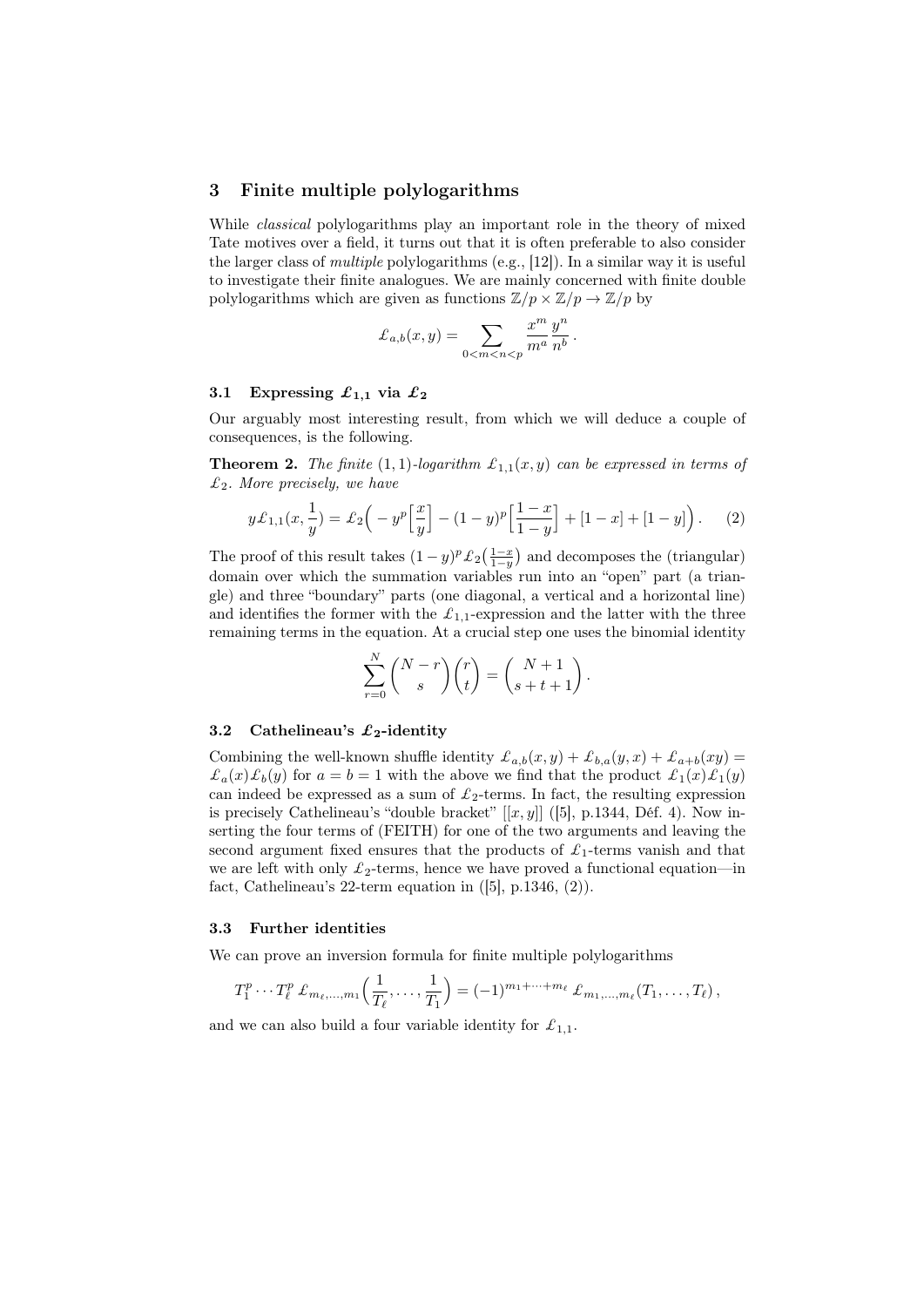**Proposition 4.** Define  $[x, y]_s = \mathcal{L}_{1,1}(x, y) + \mathcal{L}_{1,1}(y, x)$  and consider the fol*lowing linear combination*

$$
K(x,y) = [x,y]_s + x^p \left[\frac{1}{x},y\right]_s - (1-y)^p \left[1-x, \frac{y}{y-1}\right]_s + (1-y)^p \left[1-x, \frac{1}{1-y}\right]_s
$$
  
-  $x^p (1-y)^p \left[1-\frac{1}{x}, \frac{y}{y-1}\right]_s + x^p (1-y)^p \left[1-\frac{1}{x}, \frac{1}{1-y}\right]_s.$ 

*Then the following functional equation (purely in*  $\mathcal{L}_{1,1}$ ) holds:

$$
I(x, y; z, w) - I(x, z; y, w) = 0,
$$

*where*

$$
I(x, y; z, w) = (1 + z) (1 + w) K(x, y) + (1 + x) (1 + y) K(z, w).
$$

#### 3.4 Finite polylogarithms and Fermat's last theorem

Several classical criteria used by Kummer, Mirimanoff and Wieferich to prove certain cases of Fermat's Last Theorem can be rephrased in terms of functional equations and evaluations of finite (multiple) polylogarithms. For example, Mirimanoff was led to the study of (nowadays called) *Mirimanoff polynomials* (cf.  $[20]$ , VIII,  $(1.11)$ 

$$
\varphi_j(T) = \sum_{j=1}^{p-1} k^{j-1} T^k,
$$

which are nothing else but finite polylogarithms:

$$
\varphi_j(T) \equiv \pounds_{p-j}(T) \pmod{p}.
$$

(Note that Mirimanoff's original polynomials correspond to  $-\varphi_j(-T)$ .)

Part of the groundwork for Mirimanoff's congruences was formed by the crucial identity

$$
-\frac{1}{2} [\varphi_{p-1}(T)]^2 \equiv \varphi_{p-2}(T) + (T-1)^{2p} \varphi_{p-2}\left(\frac{T}{T-1}\right) \pmod{p}
$$

([20], VIII, (1.29)) which is nothing but the special case product formula  $x =$  $y (= T)$  in our identity for  $\mathcal{L}_1(x)\mathcal{L}_1(y)$  above.

The *Mirimanoff congruences* ([20], VIII, (1B)) can be reformulated as follows: for any solution  $(x, y, z)$  of  $x^p + y^p + z^p = 0$  in pairwise prime integers not divisible by *p* (i.e. a *Fermat triple*) and for  $t = -\frac{x}{y}$  we have

$$
\pounds_1(t) = 0
$$
,  $\pounds_j(t)\pounds_{p-j}(t) = 0$   $(j = 2,..., \frac{p-1}{2})$ .

One can prove these congruences using an identity expressing  $\mathcal{L}_{p-j-1,j+1}(1,T)$ in terms of  $\mathcal{L}_k(T)$ : denoting the Bernoulli numbers by  $B_k$ , we have

$$
\pounds_{p-j-1,1+j}(1,T) \equiv \frac{1}{j+1} \sum_{n=0}^{j} {j+1 \choose n} B_n \pounds_n(T) \qquad j=1,\ldots,p-2. \tag{3}
$$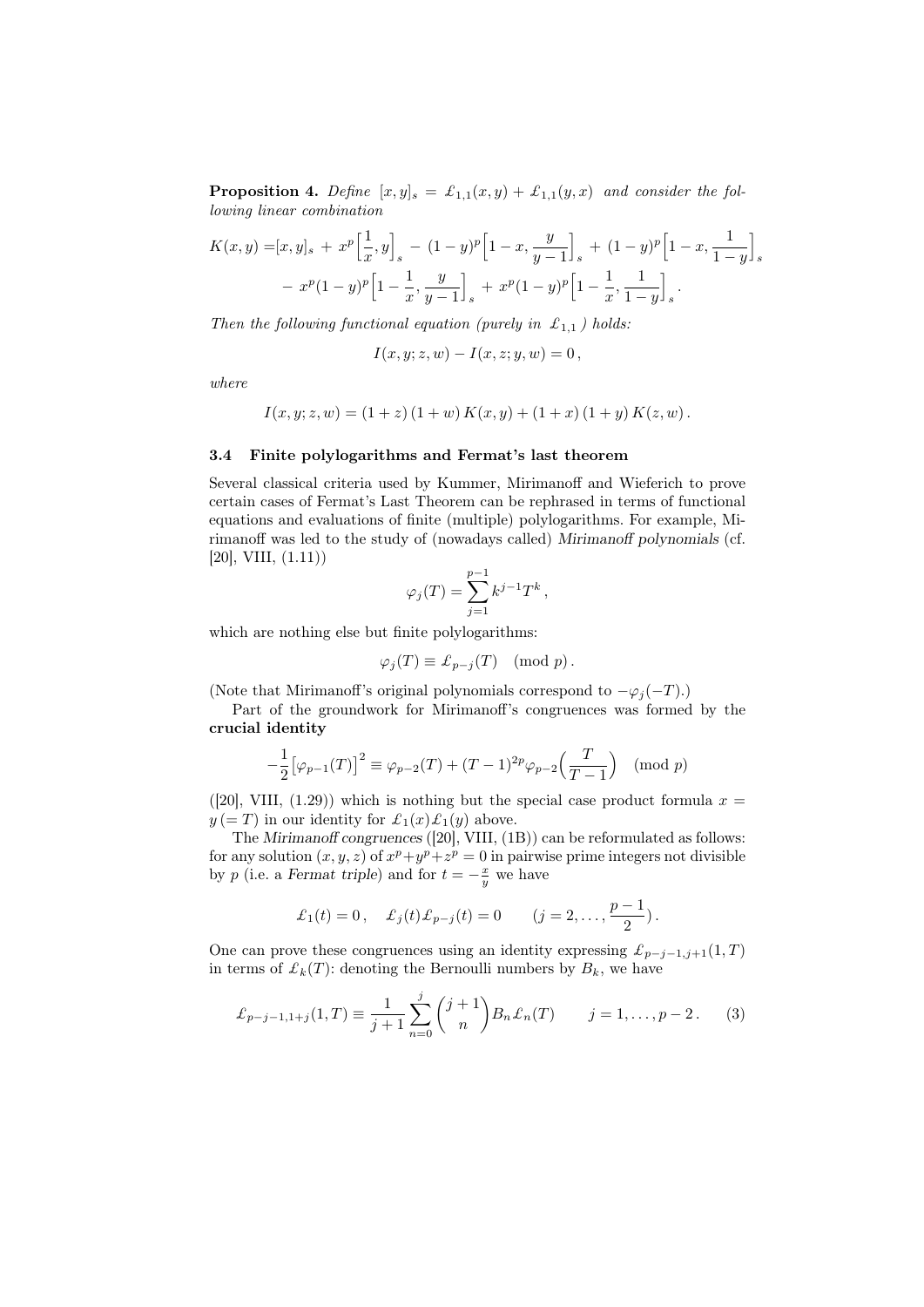Also, *Wieferich's criterion* states that if the first case of FLT for the prime *p* is false then  $p^2$  divides  $2^p - 1$  (only two such primes are known for which that latter holds:  $p = 1093$  and  $p = 3511$ ). This criterion can be rephrased in terms of finite polylogarithms as saying  $\mathcal{L}_1(-1) = 0$  for such primes.

## References

- 1. Aczél, J., Entropies Old and New (and Both New and Old) and Their Characterizations, CP707, Bayesian Inference and Maximum Entropy Methods in Science and Engineering: 23rd International Workshop, edited by G. Erickson and Y. Zhai, American Institute of Physics, 2004.
- 2. Aczél, J. and J. Dhombres, Functional equations in several variables, Encyclopedia of Math. and its Applications, Vol 31, Cambridge Univ. Press 1989.
- 3. S. Bloch and H. Esnault, An additive version of higher Chow groups, Ann. Sci. École Norm. Sup. (4) 36 (2003), p. 463-477.
- 4. Cathelineau, J.-L., Sur l'homologie de SL<sup>2</sup> à coefficients dans l'action adjointe, Math. Scand. 63 (1988), 51-86.
- 5. Cathelineau, J.-L., Remarques sur les différentielles des polylogarithmes uniformes, Ann. Inst. Fourier, Grenoble, 46, 5 (1996), 1327–1347.
- 6. Cathelineau, J.-L., The tangent complex to the Bloch-Suslin complex, Bull. Soc. math. France, 135 (4), 2007, 565-597.
- 7. Csiszár, Imre., Axiomatic Characterizations of Information Measures, Entropy 2008, 10, 261-273; DOI: 10.3390/e10030261
- 8. De Julis, Guenaëlle, Analyse d'accumulateurs d'entropie pour les générateurs aléatoires cryptographiques, PhD thesis, Université Grenoble Alpes, December 2014. https://tel.archives-ouvertes.fr/tel-01102765v1.
- 9. Elbaz-Vincent, Ph., Gangl, H., On poly(ana)logs I, Compos. Math. 130 (2002), no. 2, 161–210.
- 10. Elbaz-Vincent, Ph., Gangl, H., Finite multiple polylogarithms and applications (work in progress).
- 11. Evens, L.; The Cohomology of Groups, Oxford Math. Monographs, Clarendon Press, 1991.
- 12. Goncharov, A.B., Galois symmetries of fundamental groupoids and noncommutative geometry. Duke Math. J., 128, no. 2 (2005), 209–284.
- 13. van der Kallen, W., The K<sup>2</sup> of rings with many units, Ann. Scient. Ec. Norm. Sup. 10, 473-515 (1977).
- 14. Kontsevich, M., The  $1\frac{1}{2}$ -logarithm, Appendix to [9].
- 15. Maksa, Gy., The general solution of a functional equation related to the mixed theory of information, Aeq. Math. 22 (1981), 90-96.
- 16. Matsumura, H., Commutative ring theory, Cambridge studies in advanced Math. 8. (1986).
- 17. Maurer, U.M., A universal statistical test for random bit generators. Journal of Cryptology, 5(2), p.89-105, 1992.
- 18. Ollivier, Yan, Aspects de l'entropie en mathématiques et en physique, Technical report, 2002. http://www.yann-ollivier.org/entropie/entropie.pdf.
- 19. A. Rényi; On measures of entropy and information, in Proc. 4th Berkeley Symposium on Mathematical Statistics and Probability. vol. 1, 1960, p. 547-561.
- 20. Ribenboim, P., 13 Lectures on Fermat's Last Theorem. New York: Springer Verlag. 1979.